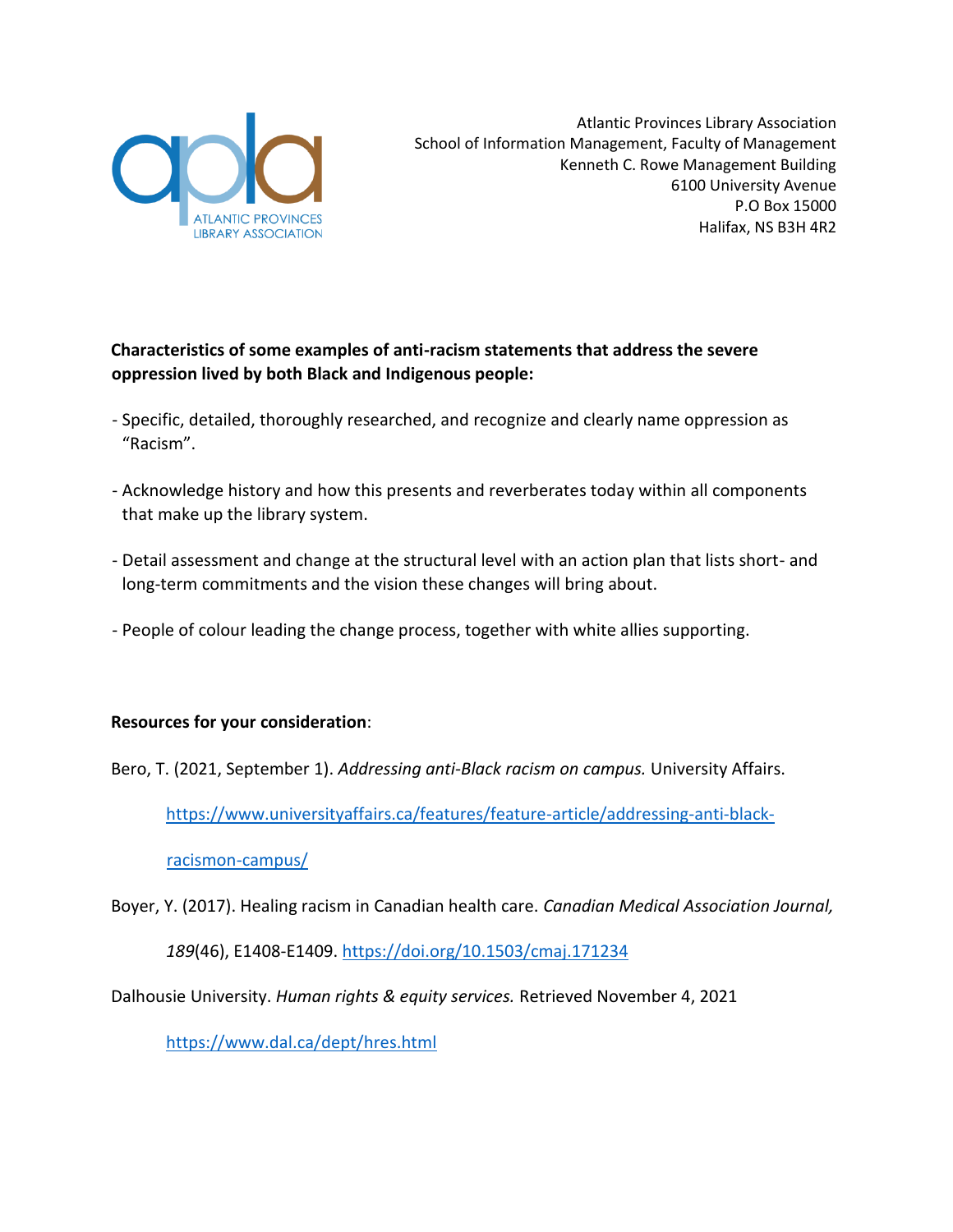Intercultural Cities. (2019). *What interculturalism is about?* [video]. Council of Europe OP

Services.<https://vimeo.com/340202838>

Kendi, I. X. (2019). *How to be an antiracist*. One World.

<https://highlights.sawyerh.com/highlights/61GaQwMODKKRZ2po0X87> National Collaboration Center for Indigenous Health. (2021). *Anti-indigenous racism in Canada.* 

Retrieved November 10, 2021

https://www.nccih.ca/28/Social Determinants of Health.nccih?id=337

Queen's University. (2020, October 6). *More than just words: From anti-racism statements to* 

*action.* [https://www.queensu.ca/connect/equity/2020/10/06/more-than-just-](https://www.queensu.ca/connect/equity/2020/10/06/more-than-just-words-from-anti-racism-statements-to-action/)

[wordsfrom-anti-racism-statements-to-action/](https://www.queensu.ca/connect/equity/2020/10/06/more-than-just-words-from-anti-racism-statements-to-action/)

Yarhouse, M. (2018). The complexities of multicultural competence with LGBT+ populations: An evaluation of current status and future directions. In Frisby, C. L. & O'Donohue, W. T., *Cultural competence in applied psychology* (pp. 575-602). Springer. https://www.researchgate.net/publication/326610796 The Complexities of Multicult ural Competence with LGBT Populations An Evaluation of Current Status and Fut [ure\\_Directions](https://www.researchgate.net/publication/326610796_The_Complexities_of_Multicultural_Competence_with_LGBT_Populations_An_Evaluation_of_Current_Status_and_Future_Directions)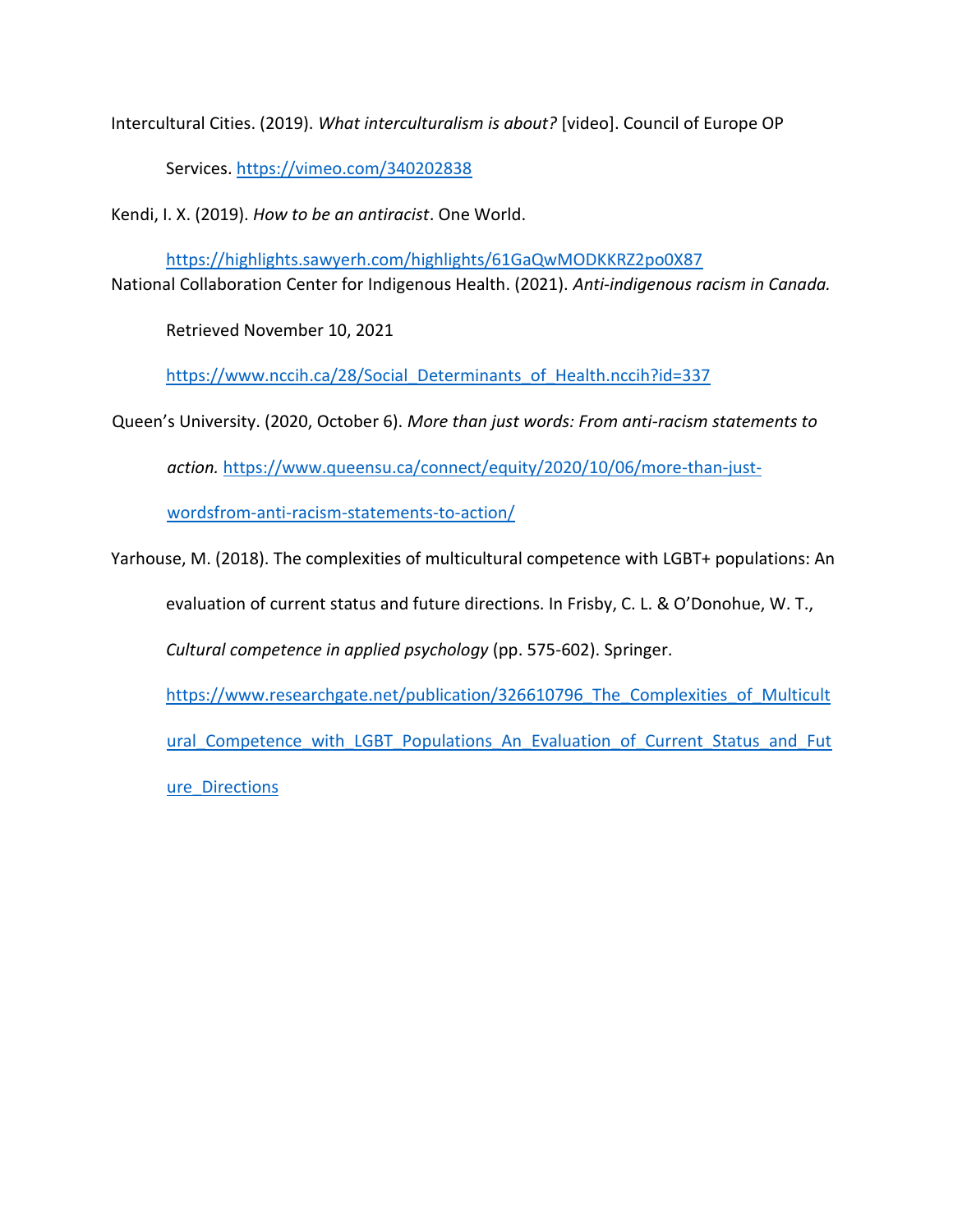# **Appendix A (Prepared by the APLA Advocacy Chair, September 2021)**

### **Mary Anne Chambers sums this up nicely: 'The worst part of privilege is the very narrow worldview we're left with'**

### **Intercultural and Multiculturalism**

Before delving into the topic, I think it is important to explore the context and the single worldview within which racist abuse can occur.

Multiculturalism is a policy model that distinguishes cultures, races, and ethnicities, particularly those of minority groups, and considers that these deserve special acknowledgement of their differences within a dominant political culture. It does not have a widely-accepted set definition, and attempts to remove stigmatisation, exclusion, and domination in relation to such groups. Though by doing so, proponents of multiculturalism categorise groups by ethnicity, race, or religion. This model also did not originally consider other dimensions to one's identity, including gender identity and the 2SLGBTQIA+ communities, and so did not build within in the consideration of the whole person and the whole city.

As a stronger alternative to multiculturalism, interculturalism draws on the strengths of multiculturalism; interculturalism is a policy model for ensuring equality and cohesion in culturally diverse societies.

It encourages interaction among people of different origins, cultures, and backgrounds to build a collective identity that embraces cultural pluralism, human rights, democracy, gender equality, and non-discrimination: An ideal policy model for the public library - and nations as a whole.